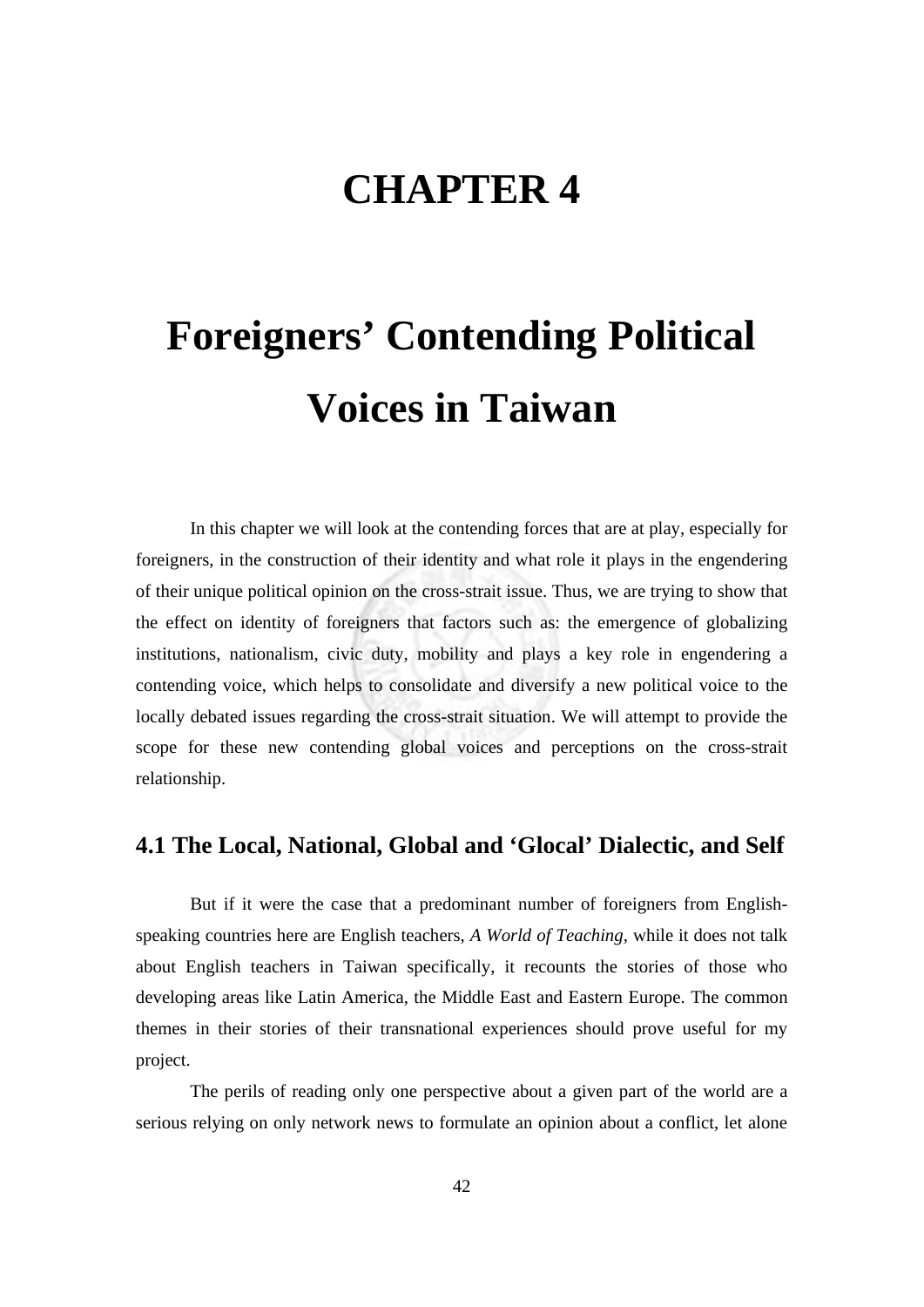an entire country of or culture, given the political and social climate since September eleventh, when teachers may have given more careful consideration as to where they will feel safe.<sup>52</sup>

In contrast, the scope of my study and when we use the term "foreigner", we intend to reflect the attitudes from peoples not only from countries emphasized by Huang's master's thesis but also from all over the world. Because of the deficiency we have encountered on not only in finding studies focusing on foreigners in this comprehensive sense of the term, but also on the lack of scholarship assessing those foreigners not engaged in low-skilled work in Taiwan, we believe that this is one way my research would provide a meaningful contribution to Taiwan studies.

Since my intention is to aggregate the two seemingly divergent groups of foreigners together to see if foreigners on a whole have anything in common with each other regarding their political inclinations in Taiwan, and then disaggregating them by country to see if migrants from different countries have any specific traits, this would also require analysis on such broad questions like **—** what does it to mean to be a foreigner and a foreigner in Asia in particular? How are one's worldviews shaped by their experiences in their homeland, and how do their perceptions change as a migrant being socialized in their host country **—** or they do they change at all? How relevant and to what extent are notions of nationalism, patriotism and cosmopolitanism important in understanding foreigners' political attitudes become salient in an era of globalization? For Charles Taylor, our identities bespeak how we view the world in general as selfinterpreting animals. $53$  Ross Poole notes that:

"Because we have a certain identity, we understand (or misunderstand) the world in certain ways. It provides a perspective on the world: a point from which and a framework within which we know the world. Second, an identity is also mode of agency. It provides us, not only with a conception of how we should act in certain circumstances, but also with a motivation to do so. It both tells us what to do and prompts us to do it … It is because we have a certain conception of myself – in a sense, I am that conception – that the world is relevant to me in certain ways (as a 'self–interpreting animal in Taylor's language.54

<sup>&</sup>lt;sup>52</sup> John A. Hansen and Evan M. Smith, *A World of Teaching: Personal Journeys Through the World's English-Speaking Classrooms (Westport, Connecticut: Bergin & Garvey), xiii.* 

<sup>&</sup>lt;sup>53</sup> Charles Taylor, *Human agency and Language: Philosophical Papers 1* (Cambridge, UK: Cambridge University Press, 1996), ch. 1.

 $54$  Poole, 61.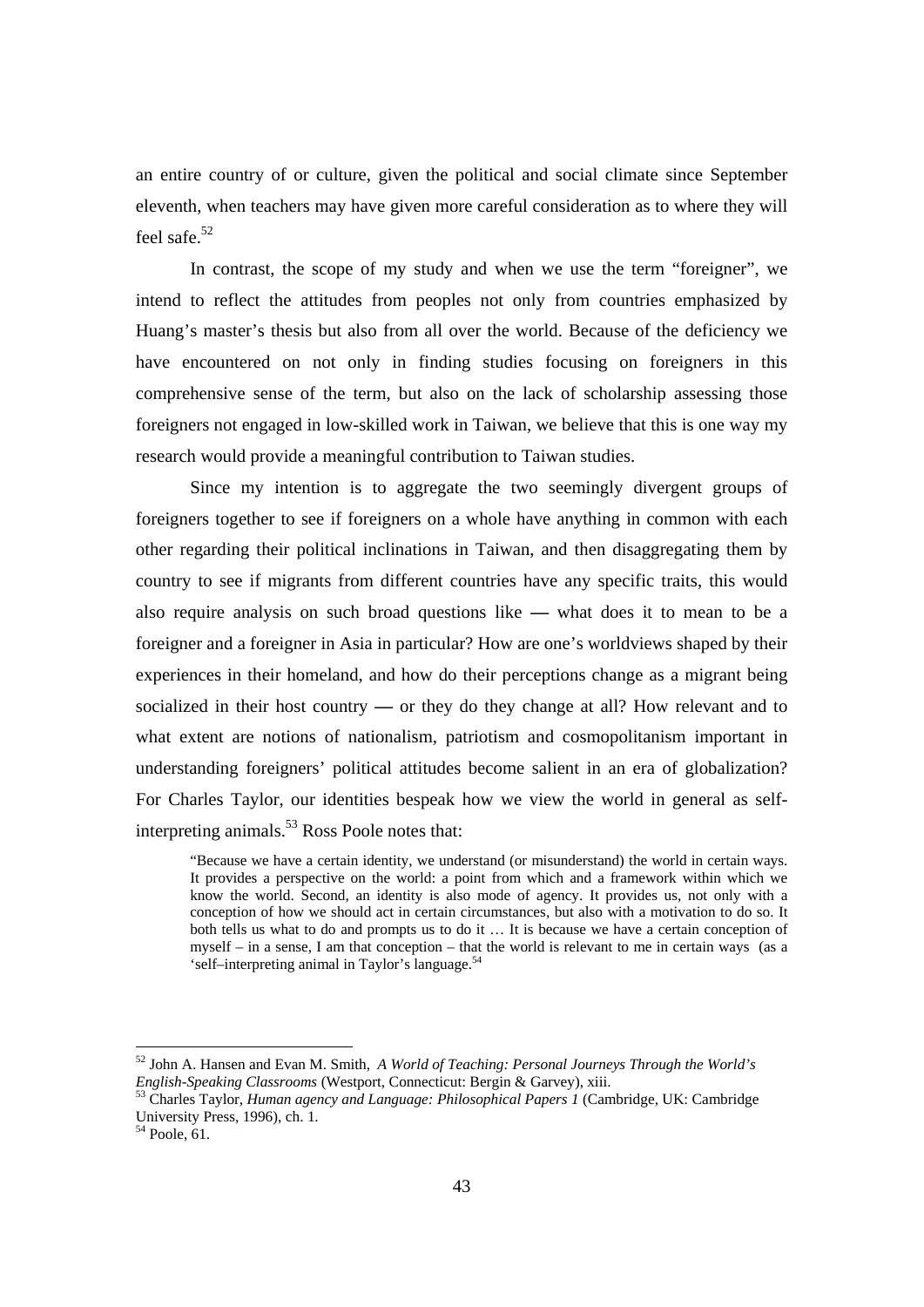Broadly speaking, answering questions such as these hinge on illuminating the effects of migrants' identity in flux and to see whether the values they've inherited from their homeland translates into any particular political inclinations on the cross-strait relationship. For example, scholars who have touched upon cultural differences and their effects on political behavior, such as Almond, Verba, Huntington, and Benedict Anderson and their work will be quoted. There is a vast literature on that touches upon these types of questions. For instance Shiela L. Croucher sheds light on the dynamics of the identity in an era of globalization by recognizing that,

[T]he growing number and sophistication of various transnational movements and organizations … as part of an emergence of a global civil society, attests to the desire and the capacity of individuals and groups to negotiate new forms of belonging – many connected from more familiar attachments to territory, geography, or polity … various debates characterize this literature – the most prominent of which revolves around whether identity is best conceptualized as static, essential, and unidimensional, or fluid, constructed, and multidimensional.<sup>55</sup>

A nation's political elite has certainly attempted appeal to the various notions of patriotism in order to consolidate its power, and according to Maurizio Viroli, these appeals are nothing other than appeals to its citizens' passion, especially among society members who view that liberty as a fundamental goal. Political efficacy is then required by citizenship. As the author notes,

A purely political republic would be able to command the philosopher's consent, but would generate no attachment, no love, no commitment. To generate and sustain these sorts of passions one needs to appeal to the common culture, to shared memories. But if the appeal has liberty as a goal, one must resort to the culture that grows out of the practice of citizenship and is sustained by shared memories of commitment to liberty, social criticism, and resistance against oppression and corruption.<sup>56</sup>

This means that there lies a priority of interests, according to the author because of the influence and inescapability of the nation to types of appeals to passion may be called upon, namely patriotism and nationalism and hence alter one's political outlook. This, according to the author, is rooted in the following:

"national identity in its distinctive modern sense is, therefore, an identity which derives from membership in a 'people', the fundamental characteristic of which is that it is defined as a 'nation'. Every member of the 'people' thus interpreted partakes in its superior, elite quality, and it is in consequence that a stratified national population is perceived as essentially homogeneous, and the

<sup>55</sup> Croucher, 35-6.

<sup>56</sup> Maurizio Viroli, *For Love of Country: An Essay On Patriotism and Nationalism* (Oxford. UK: Clarendon Press, 1995), 13.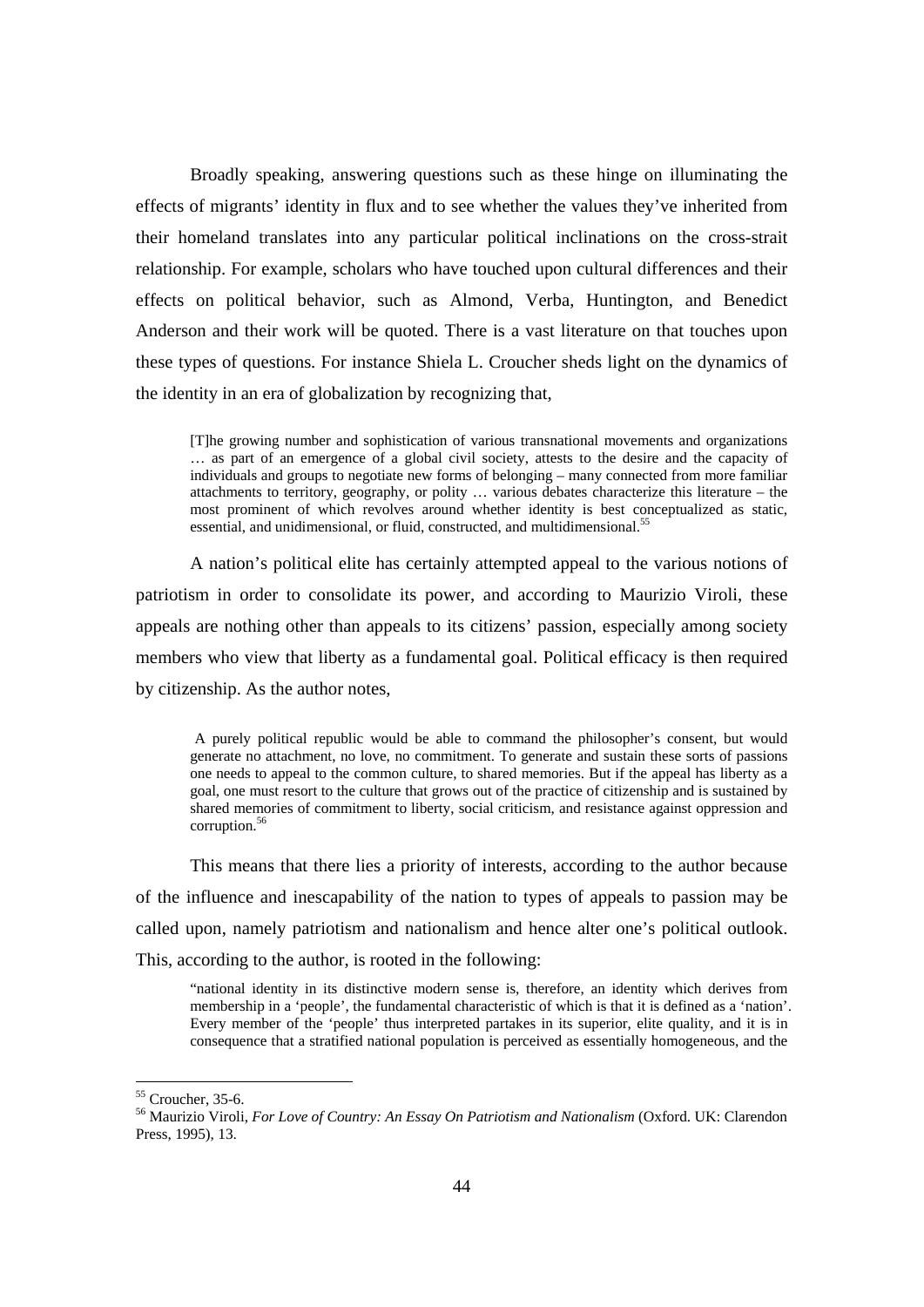lines of status and class as superficial. This principle lies at the basis of all nationalisms and justifies viewing them as expressions of the same general phenomenon."<sup>57</sup>

 Inspired by passions pertaining to the nation, both patriotism and nationalism passions, could arise, which we ague could influence their inclinations on the cross-strait situation, especially in how it might relate to their own nation, however significant or detached they may be. Maurizio Viroli makes note of the differences between patriotism and nationalism:

"The crucial distinction lies in the priority or the emphasis: for the patriots, the primary value is the republic and the free way of life that the republic permits; for the nationalists, the primary values are the spiritual and cultural unity of the people … one can identify a language of patriotism that has been a language of common liberty, which is substantially different from the nationalist language of oneness, uniqueness, and homogeneity."58

And accordingly, in his defense of patriotism over nationalism, passion based on the nation Viroli reckons that. There is no need to strengthen moral or religious unity, ethnic homogeneity, or linguistic purity."59 Namely, the author suggests that:

"If to love one's country means to love common ethnic and linguistic characteristics, a shared conception of the good life, or the vision of a common national destiny, such a love no doubt sustains commitments to the common good. It also encourages, however, contempt and intolerance for cultural, racial, and political diversity both at home and abroad. Examples abound of civic-minded citizens who are prepared to give their blood for their country but who are also prepared to deny religious liberty, minority rights, and cultural pluralism; and the narrowness of their patriotism reflects the exclusive character of their love of country."<sup>60</sup>

The point we are trying to make is that the concept of the nation can reverberate on several dimensions, and while there are several ways that one can perceive the nation as a reference point for forming worldviews, one must never neglect the significance of the nation, and its multidimensional roles in identifying of political inclinations to its peoples.

The relevance of the nation is supported by the fact that the prevalence of the nation as a point of reference is inescapable. For Ross Poole, "a major source of the strength of national identity has been in its inescapability."<sup>61</sup> This inescapability permeates in the modern world, according to the author, because the nation has appropriated to itself the means to articulate the cultural and linguistic means for the

<sup>57</sup> Viroli, 7.

<sup>58</sup> Ibid., 2.

<sup>59</sup> Ibid., 13.  $60$  Ibid., 12.

 $61$  Poole, 69.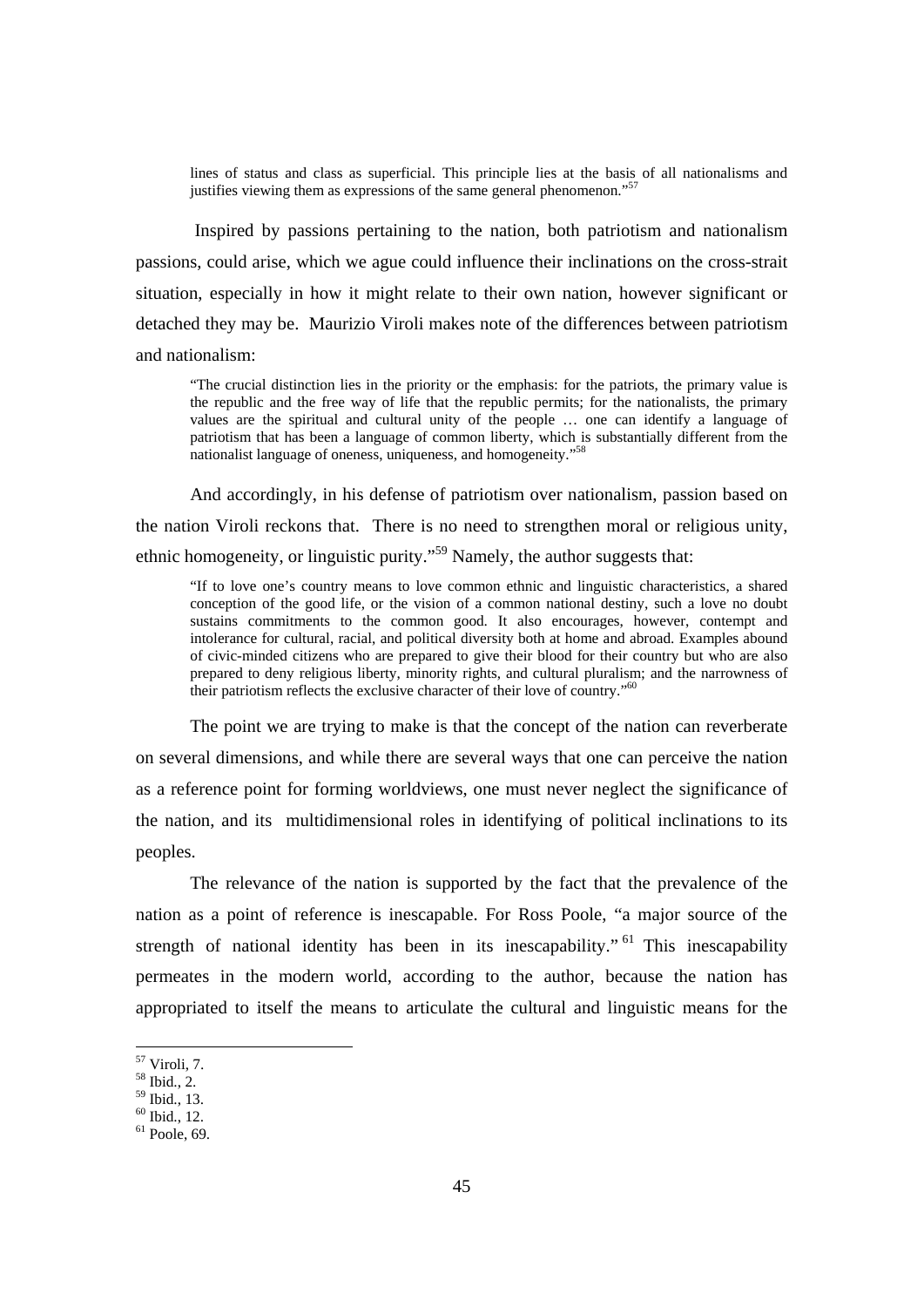realization of the self of the members. The nation thus defines the fusion of culture, language and polity, and has become an integral aspect of ourselves, and it becomes difficult to define ourselves irrespective of our nation, and thus it is easier to define ourselves by our nation, and others define us by our nation. The author cautions against conceptualizing these attachments as primordial, but says that "language and cultural symbols through which we now understand … have come to provide an inescapable structure of experience. The author contends that in fact, the national identity can strengthen itself by drawing upon a wealth of cultural resources which are used in forming one's conception of national identity and common ground for understanding among its members:

This identity provides us with a land in which we are at home, a history which is ours, and a privileged access to a vast heritage of culture and creativity. It not only provides us with the means to understand this heritage; it also assures us that it is *ours*. If on occasion the nation may require that we endure losses and hardships on its behalf, it also makes available a fund of meanings, pleasures and rewards beyond anything that we are likely to find in our individual lives.<sup>6</sup>

Seeking to describe the discursive battle regarding identity construction, and its implications on belonging in what the authors sees as a occurring in a postmodern era, Shiela L. Croucher provides several theories from prominent scholars in making sense of the milieu between primordial verses fluid conceptualizations of nation and the different forms of nationalism. For instance the author notes of nationalism's related permutation **—** ethnic nationalism:

The most common distinction that has surfaced in the literature on nationalism is that between civic nations and ethnic nations. Civic is the term used to refer to national communities that are purportedly rooted or based upon a shared commitment to a set of political principles and institutions. Ethnic nations are those said to be based upon shared ancestry and cultural community. The United States, France, and Canada are frequently cited examples of the former, and Germany, Japan, and countries throughout Eastern Europe the later.<sup>63</sup>

Our discussion above regarding the many permutations of nationalisms should allude to the malleability of the concepts. We argue that in the face of globalization and as the importance of the nation arguably becomes eroded, so as to create a transnational identity, which is based on one's nation and attachments to other spaces. More recently, world migration and the creation of diasporic communities among other factors has

 $62$  Ibid., 69.

<sup>63</sup> Croucher, 87.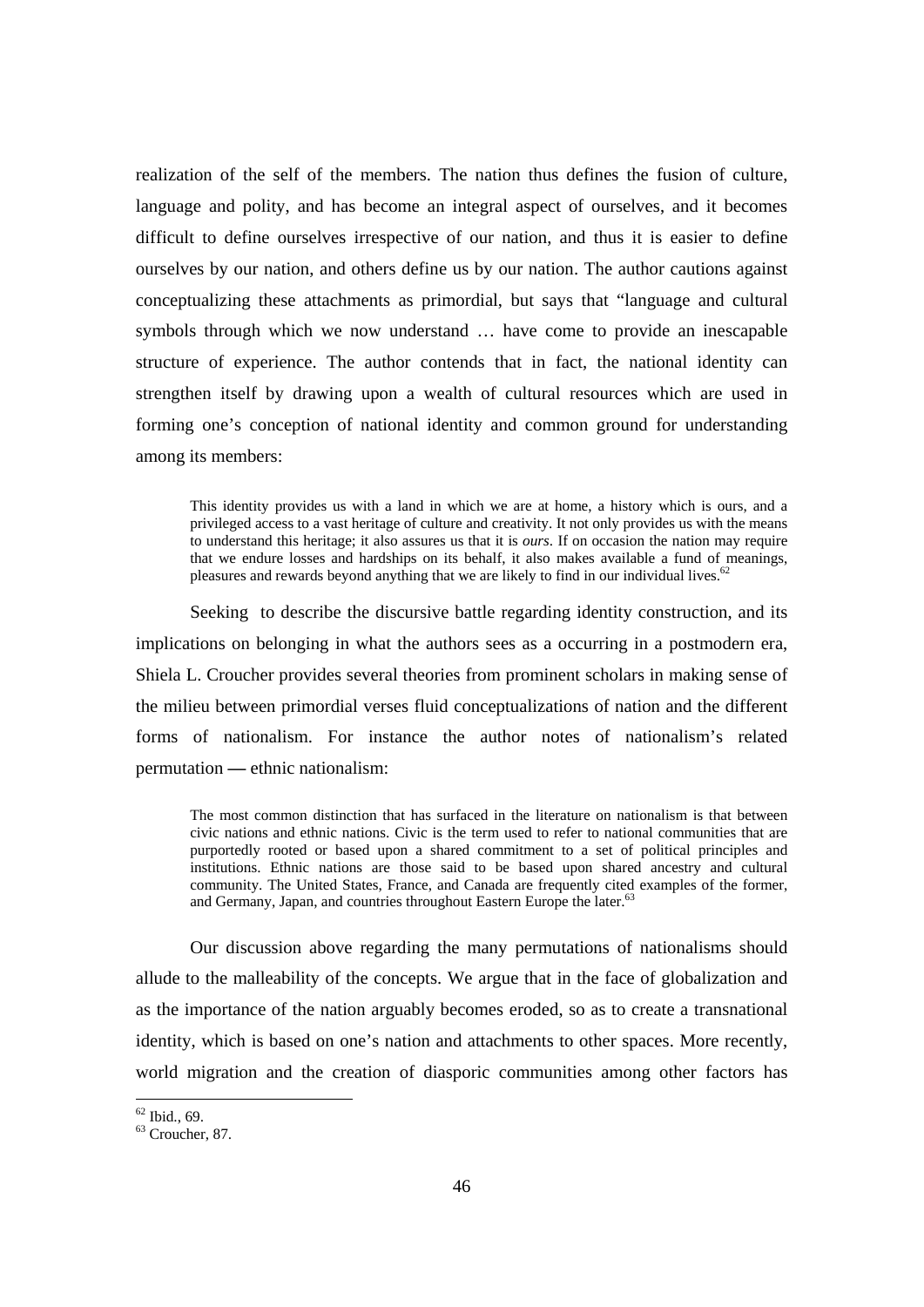opened up new challenges, challenges that often use ethnic identity as the language to provide solidarity, and in the author's words, the content of ethnic identity and the common concerns of an ethnic group that help to unite them are the result of "not simply the prolongation of pre-migration customs and patterns, but are the result of an interaction between these and the values and requirements of the receiving society.<sup>"64</sup> In many ways, the centrality of ethnic groups continue to resonate and they intra community linkages are clear and they are not destined to acculturation because of the renewed importance of diasporas as integral aspect of trans-state relations. According to one account, they take the form of "expatriates, expellees, political refugees, alien residents, immigrants, and ethnic and racial minorities tout court **—** in much the same way that 'ghetto' has come to designate all kinds of crowded, constricted, and disprivileged urban environments, and 'holocaust' has come to be applied to all kinds of mass murder."<sup>65</sup>

 Thus it should not be too surprising that the negotiation of identities is a complicated one, but is complicated further, detracted further or enhanced by globalization. Mike Savage, Gaynor Bagnall and Brian Longhurst have elaborated immensely on these interactions and explain how that it is through these interactions that identities are formed with the negotiation with one self, the local and global:

"Benjamin's point is that in such accounts the present is defined with respect to a past constructed in its shadow. This 'present' becomes a product which the powerful use as a means of denying truths they would rather not face. It thus becomes a moral project in which globalization constructs its own truths, rendering the local as a repository of the defensive past. Using Benjamin's insights, we can recognize that globalization is a means for particular people, with specific interests and identities, to proclaim universal rights and powers. Faced with the implications of Benjamin's insights, we see it as morally essential to champion the local."<sup>66</sup>

The authors caution against using a generalized conceptualization of the global and the local precisely because the interaction works in an infinite number of layers that are conducive to the negotiation of identities. The authors point out:

 $64$  Croucher, 136.

<sup>65</sup> Zlatko Skrbis, *Long-distance Nationalism: Diasporas, Homelands and Identities* (Brookfield, Vermont: 1999), 5.

 $66$  Savage et al., 6.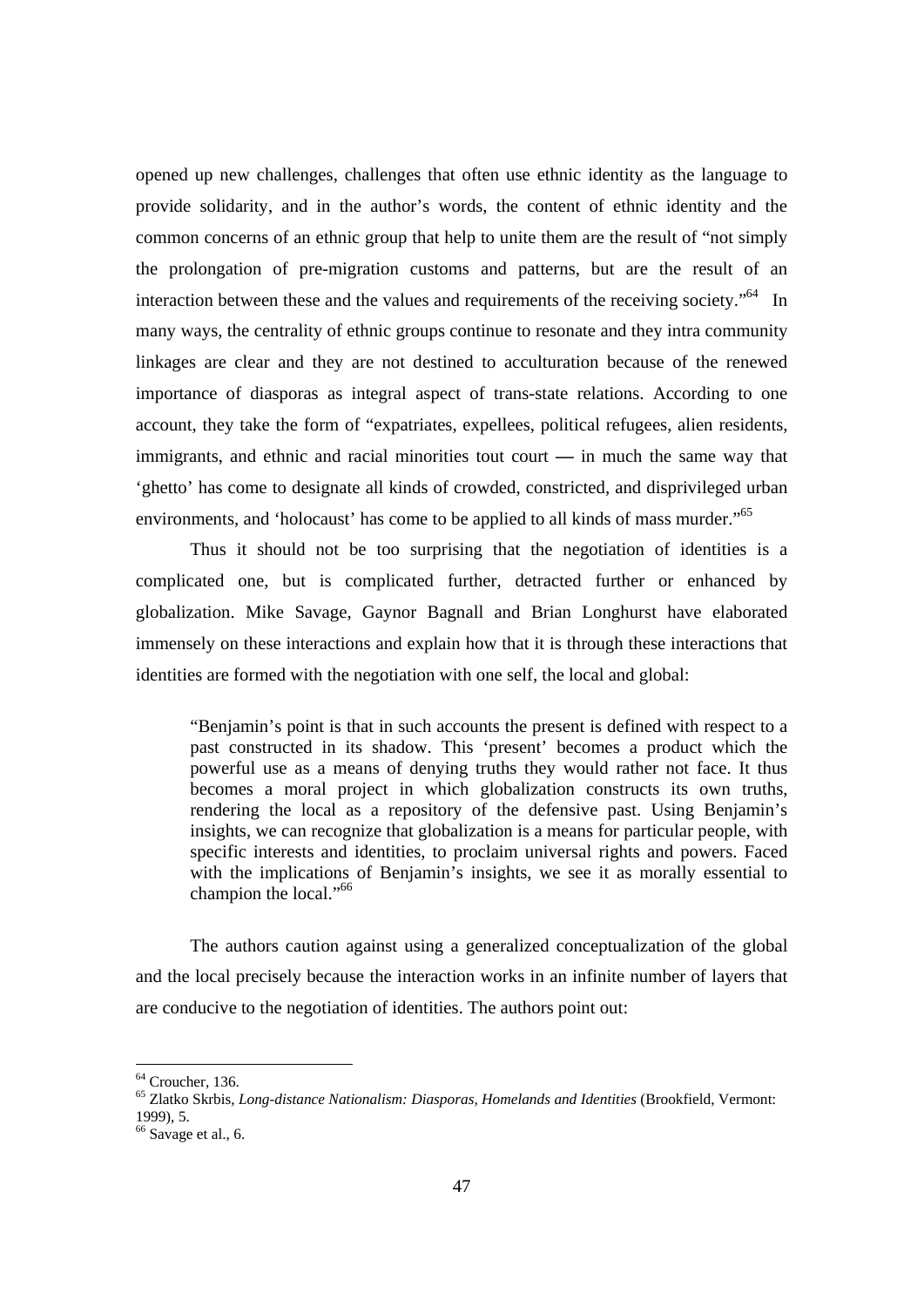"Network approaches vary immensely, but both in the form of social network analysis, as well as in actor network theory they insist that global processes do not work at a general level, but operate through specific proximate ties and connections. The global thus does not stand above the local, but are a particular set of network ties, with the result that there is no 'one' global, but an infinite multiplicity of global relationships, all constituted in various forms through particular local configurations."67

For the authors, as individuals go about their lives they encounter a multitude of people, images, and technologies that are outside the scope of the provincial self, what they called the 'neighborhood' for one's self, 'the potential for neighborhood itself to be redefined.' It is at the juncture where the construction of boundaries take place that "global flows thereby allows the proliferation of rich imaginary and symbolic resources to all people to construct their 'local' in a range of ways." <sup>68</sup> For Ulrich Beck "Globalisation is a non-linear, dialectic process in which the global and the local do not exist as cultural polarities but as combined and mutually implicating principles."69

One primary principle according to Bourdieu is the concept of habitus, but other mechanism abound. According to P. Bourdieu's interpretation of the negotiation involves the 'practical sense of a habitus', in which "the agent engage in practice knows the world but with knowledge which is not set up in the relation of externality of a knowing consciousness. He [sic] knows it, in a sense, too well … takes it for granted, precisely because he is caught up in it, bound up with it; he inhabits it like a garment or a familiar habitat."<sup>70</sup> For Savage, Bagnall and Longhurst, they see Bourdieu's sociology lacking because in seeing "that self-interest as the main mechanism for action, Bourdieu's embodied sociology leads him to focus more on feelings of 'comfort' in place." In some cases there seems "no break between the actor and the world around."71 This aspect of comfort in place undoubtedly helps further defines one's worldview, one's judgment of his or surroundings and one's sense of the other, where conflicting viewpoints and interests clash, as Bordieu highlights,

 [S]pace is not just an arena for conflict but forms part of the stakes over which conflict takes place. Fields define hierarchical spaces of social and spatial positions, specifying the stakes the

 $\overline{a}$  $67$  Ibid.

<sup>68</sup> Ibid., 7.

 $69$  Ibid., 3.

<sup>70</sup> Bourdieu, P., *Pascalian Meditations* (Cambridge: Polity Press, 1999), 142-3. 71 Ibid., 8-9.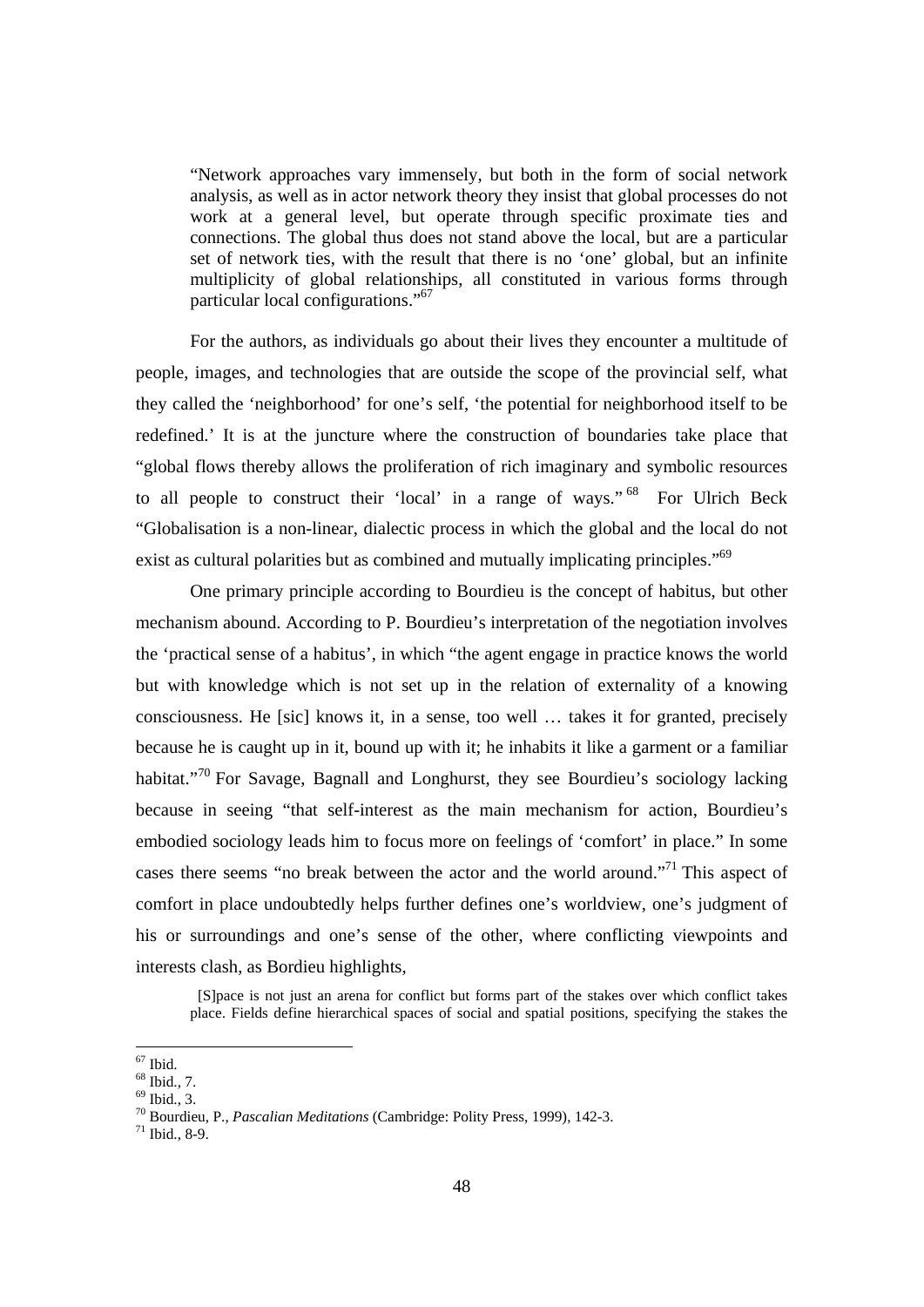stakes involved in such positions … Just as physical space … is defined by the reciprocal externality of positions … the social space is defined by the mutual exclusion, or distinction, of the positions which constitute it.<sup>72</sup>

For Bordieu, the pursuit of comfort is driven by the interaction of the competing influence of 'fields', places of leisure, work, residence, etc. and also of habitus, and how the processes manifests itself in mobility, which are seen as specific actions taken to relieve discomfort:

"People are comfortable when there is a correspondence between habitus and field, but otherwise people feel ill at ease and seek to move **—** socially and spatially **—** so that their discomfort is relieved. For Bourdieu this is a crucial to the 'dialectic of positions and dispositions'. Mobility is driven by people, with their relatively fixed habitus, both move between fields … and move to places within fields where they feel more comfortable. Mobility and stability are hence reciprocally inter0related through the linkage between fields and habitus."<sup>73</sup>

For the authors, the main focus for them were the new forms of mobility and connection, and their ability to rework and to further define social relationships and redefine localism. For instance it has been noted that the process has been both static and dynamic,

"There is increasing differentiation between those fields **—** often organized through mass communication **—** that are relatively spatially indifferent, and those that remain very largely rooted in place. The friction, or disjuncture, between these fields is of crucial importance. Those cultural fields that are still dependent on fixed spaces are likely to remain as significant as ever in generating cultural distinction. $^{7,74}$ 

However, perhaps one of the writer's main points was that the local should not be seen as transcended by globalization; rather it is but an aspect of global relationships. Globalization,, therefore, creates novel forms of localization, what has been popularized as "glocalization" by Robertson where "'globalization has involved the reconstruction of 'home', 'community' and 'locality'<sup>75</sup>. And with the multiplication of fields, says Savage et al, "Ordinariness' becomes a key arena around which people seek to establish the commonality of their shared position with various others. People claim ordinariness in

 $72$  Ibid., 9.

 $73$  Ibid.

 $74$  Savage et al., 11.

 $75$  Ibid., 3.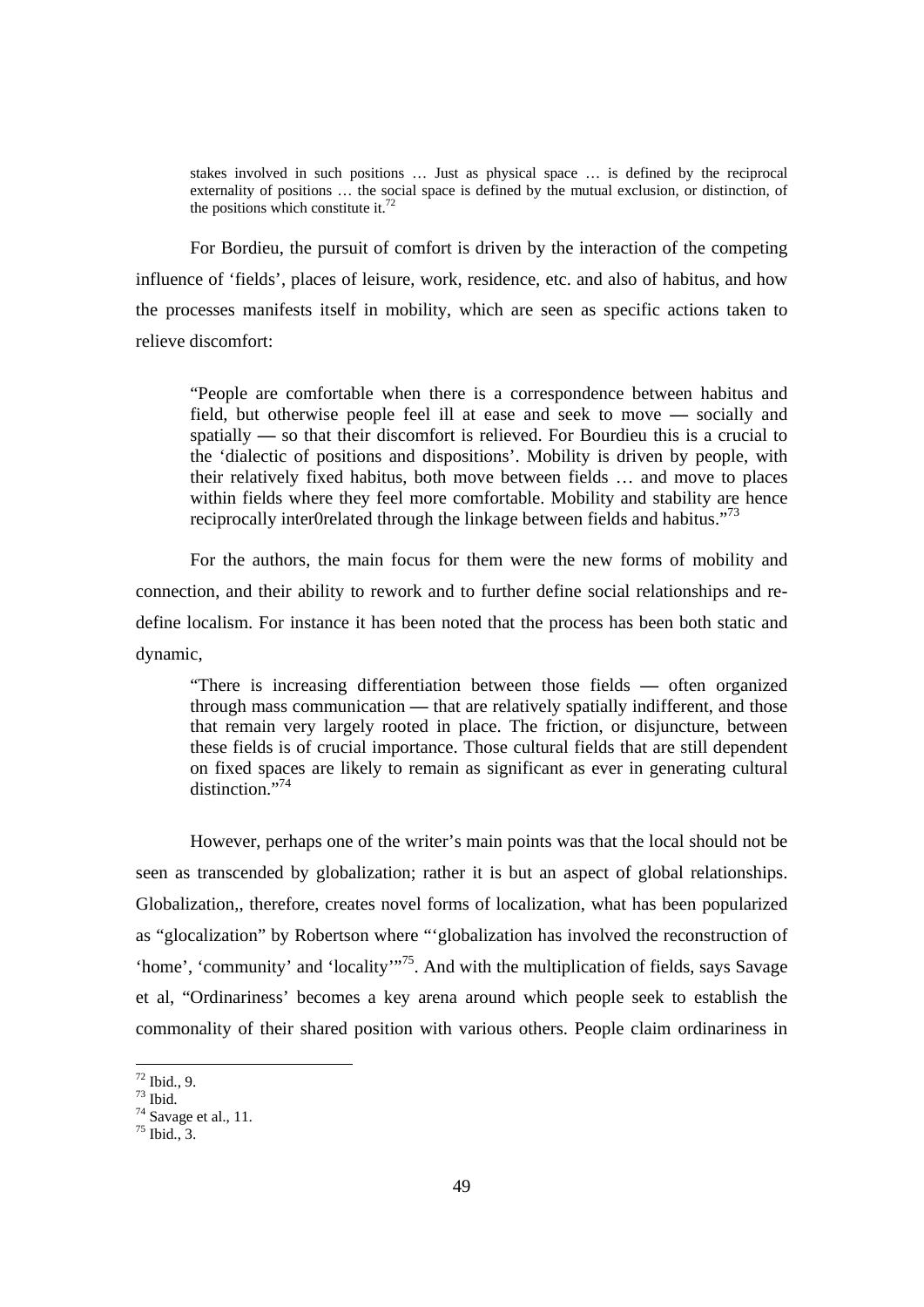order to 'opt into' a range of shared practices and activities in a situation where the multiplicity of fields may pull them into separate practices. The ordinariness codes new kinds of distinctions and hierarchies, though these may be implicit rather than stated overtly.76

 As discussed, the dialectic created by the pull of the local, national, global and 'glocal' is a significant one, which not only lead to a re-interpretation of identities, but has a lot to do with the creation of new ones **—** and a particular force need not cause other forces to acculturate. Imbedded in all these fields ultimately relies on selfinterpretation, however, which is ultimately the agency of interpretations. Ross Poole notes,

"Our selves – the selves that we are – are interpretations. It is through self-interpretation that we become conscious of ourselves as subjects of experience and action. We come to understand ourselves in certain ways, and these modes of self-understanding constitute the identities in terms of which we confront and act on the world. Of course, the forms in which we interpret ourselves are not created by ourselves de novo. They are, at least in the first instance, provided by the forms of social life into which we are inducted. The prevailing language and culture not only provide the conceptual resources through which we become aware of the world and of others in the world, but the resources through which we become aware of ourselves as part of that world."<sup>77</sup>

Because of the complex negotiation of identities and how they are crucial in our abilities to 'become aware of the world', this study will fundamentally be concerned with looking at issues like social life, language, culture, and also economic life, since they are an integral 'conceptual resources' in decision making.

#### **4.2 Globalization and Cultural Changes**

Thus in looking at the tensions that arise in identification as a result of globalizing forces, a critical assessment of globalization as a concept is also at hand. Namely, in addition to analyzing how one's identification can change as the authors mentioned above explicate, we will also elaborate on how precisely globalization creates the breeding ground for these processes to occur. "[T]he suggestion that all is transitory is re-examined in relation to the growth of Latino/a cultures in the US. North and South America are a

<sup>76</sup> Ibid., 11.

 $77$  Ibid., 60.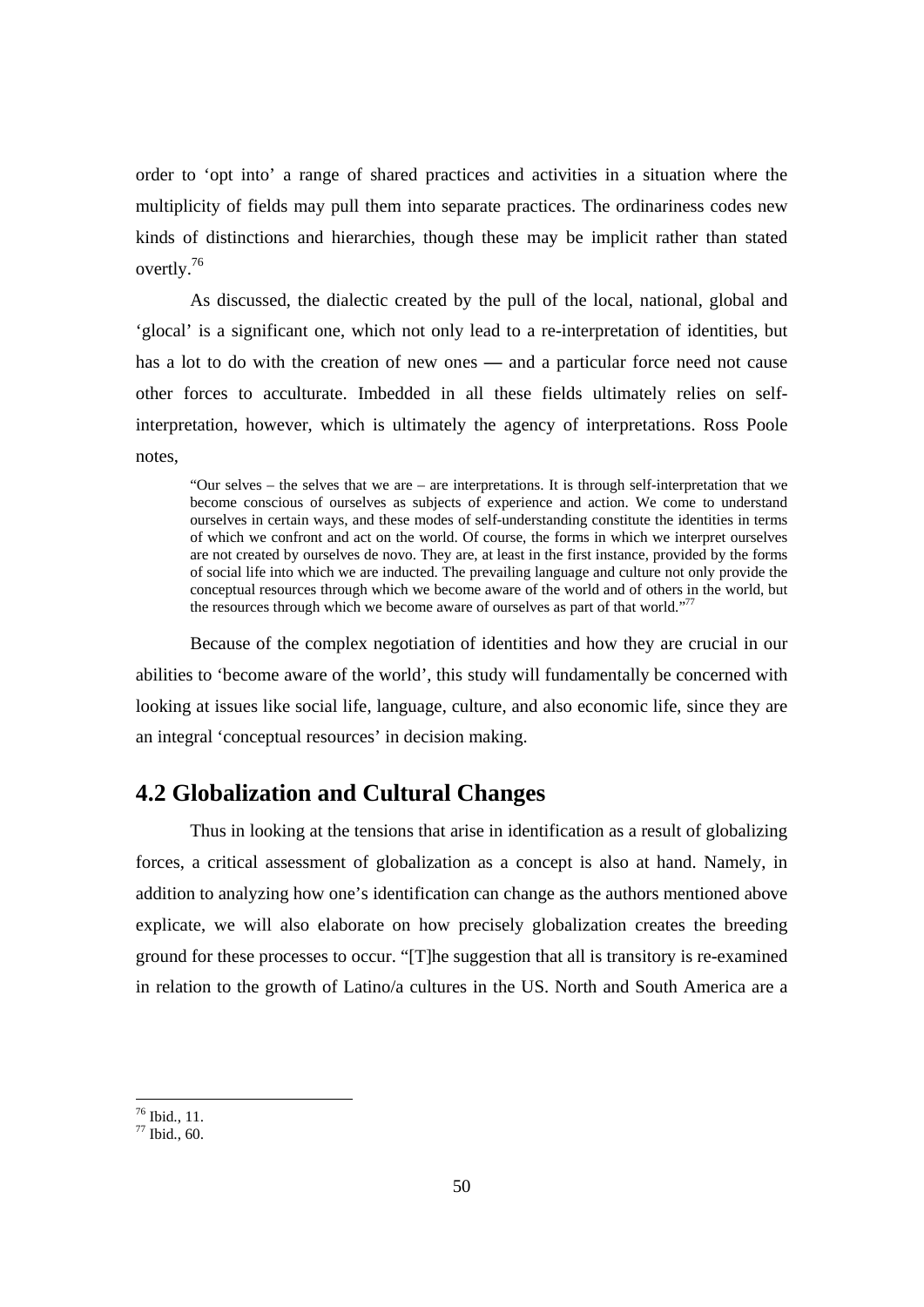mirror dance in which the impact of the North has been keenly felt in the South but in which latterly the South has moved North to join the diasporic cities of the US."<sup>78</sup>

For Taiwan especially, a country that ushered in a new era of migratory openness relatively late when the Executive Yuan laborer committee announced its decision to commence the utilization of foreign workers in October 1989, the impacts of globalization on the movement of peoples to Taiwan is not only relatively new phenomenon but also becoming an inextricable aspect of its development strategy.<sup>79</sup> If Croucher, Charsley and others are right that one's identification can shift markedly because of the socialization process involved in the receiving society, the fact that Taiwan's migratory policies opened up to the world relatively late should also significantly affect the respective identifications of migrants to Taiwan. That is, the foreigners who have moved here would have had little opportunity to really let their roots sink in but it is unclear how this would affect their political inclinations.

However, scholars like Janine Brodie have contended that contemporary globalization has given rise to such forces as globality and globalism. For, "Globality refers to the amalgam of forces, many technological and irreversible, that are attributed with progressively breaking down barriers of time, space, and nation and fashioning the planet into a coherent global community."80

In Brodie's analysis, the author attributes the institutional retooling that takes place for the new forces, and how Francis Fukiyama was right in pointing out the process of state deregulation and economic restructuring, the proliferation of new technologies that facilitate mobility of people, capital, goods and symbols, led to a new sense of connectivity, which is global. $81$  For Keohane and Nye, "Globalism is a state of the world involving networks of interdependence at multicontinental distances. The linkages occur through flows and influences of capital and goods, information and ideas, and people and forces, as well as environmentally and biologically relevant substances (such as acid rain or pathogens). Globalization and deglobalization refer to the increase or decline of

<sup>78</sup> Westwood et al., 96.

<sup>79</sup> Kung and Wang.

<sup>80</sup> Janine Brodie, "Introduction: Globalization and Citizenship Beyond the National State," *Citizenship Studies* 8, no. 4 (December 2004): 324.<br><sup>81</sup> Ibid.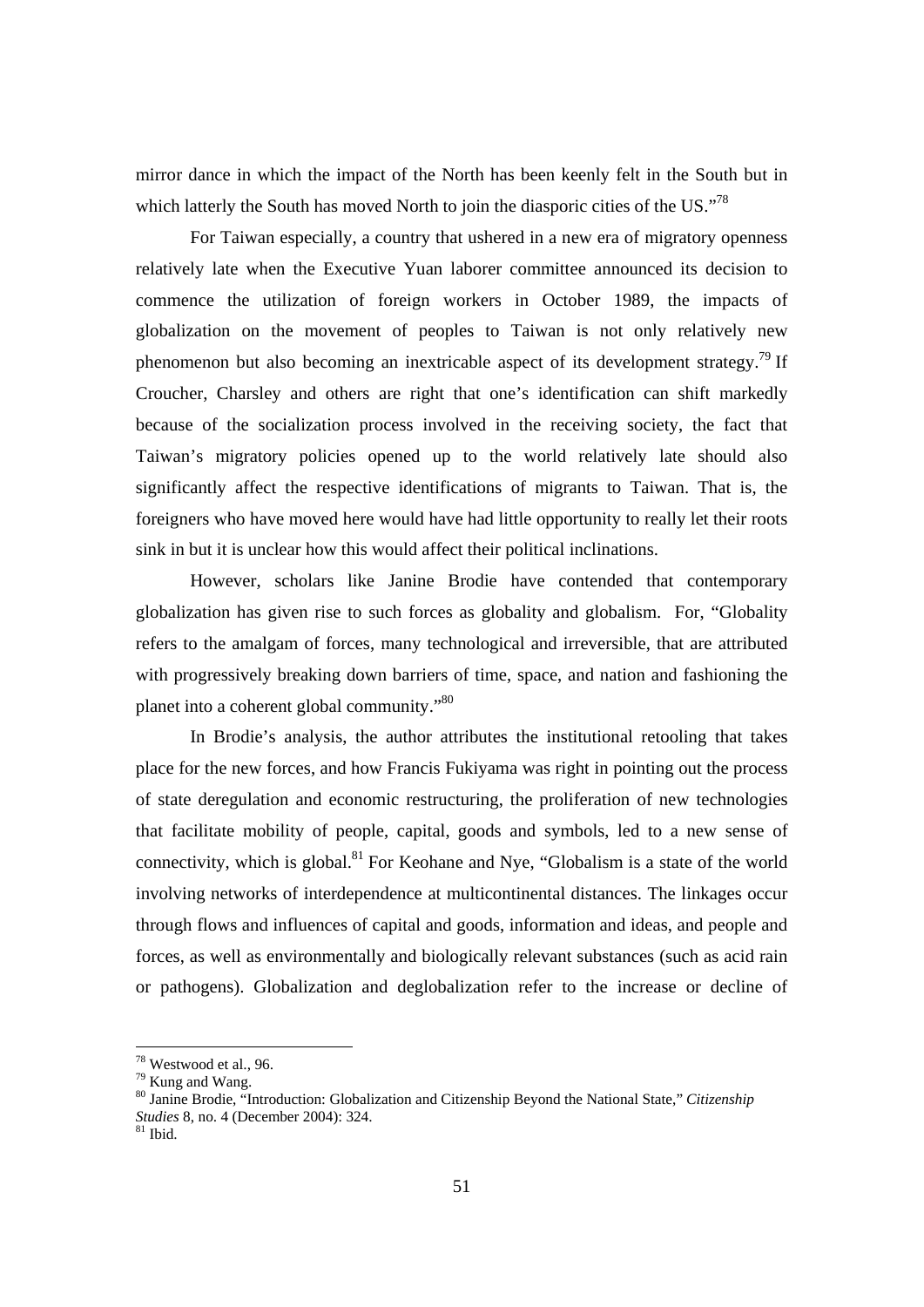globalism." 82 For Fukiyama, this created a new kind of 'consumerist post-modern aesthetic', and a new intensified sense of individualized identity, which were indicative the development of new social relations generated by global flows.<sup>83</sup>

For Luke Desforges, Rhys Jones & Mike Woods quoting A. Amin it is precisely these forces that are helping to bring about a whole new relational imagination" that helps foster a new geography of citizenship that transcends one's own nationality and brings out novel forms of global attachments. Namely, "a 'relational imagination' would also help to engender new geographies of social and political responsibilities beyond bounded spaces **—** a "new politics of connectivity … it is the connections to strangers without  living, working and dying **—** in other *places* that form some of the most important, and potentially liberating, new geographies of citizenship in the contemporary world."<sup>84</sup>

For Mike Savage, "the global becomes its own context (there are no boundaries other than its own). Instead of seeing agency as linked to the contexts of everyday life routines, "emergent global networks offer the chosen **—** or rather, choice itself **—** as the origin of the imagined community of global citizenship":

"The Condition of Postmodernity (1987) emphasized how global flows were related to cultural change, was himself influenced by Ranymond Williams's concern about the instability and fragmentation of the face-to-face community in contemporary life Harvey, (1993). Harvey's own work engaged with the humanist argument that social life is most secure in face-to-face, communal situations, and his criticisms of post-modern culture was in large part related to his fears about its evisceration of communities, especially industrial, working class communities … Other work in this vein pointed to the transient spaces of shopping malls, fast food joints, and airport terminals emphasise the rise of new kinds of 'non-places' (auge 1995). The culmination of this early work came with Robertson (1992), who developed the first major account of globalization as the rise of a 'global awareness', and Albrows's (1996) account of the Global Age as marking the end of modernity." 85

For S.R. Charsley, the content of these migrant groups, although having been stratified into distinctiveness as ethnic groups because of the systems of legal and

<sup>&</sup>lt;sup>82</sup> Robert O. Keohane and Joseph S. Nye Jr., "Globalization: What's New? What's Not? (And So What?)" *Foreign Policy* 118 (2000): 105.<br><sup>83</sup> Savage et al.

<sup>84</sup> Luke Desforges, Rhys Jones and Mike Woods, "New Geographies of Citizenship," *Citizenship Studies* 9, no. 5 (November 2005): 444.

<sup>&</sup>lt;sup>85</sup> Savage et al., 4.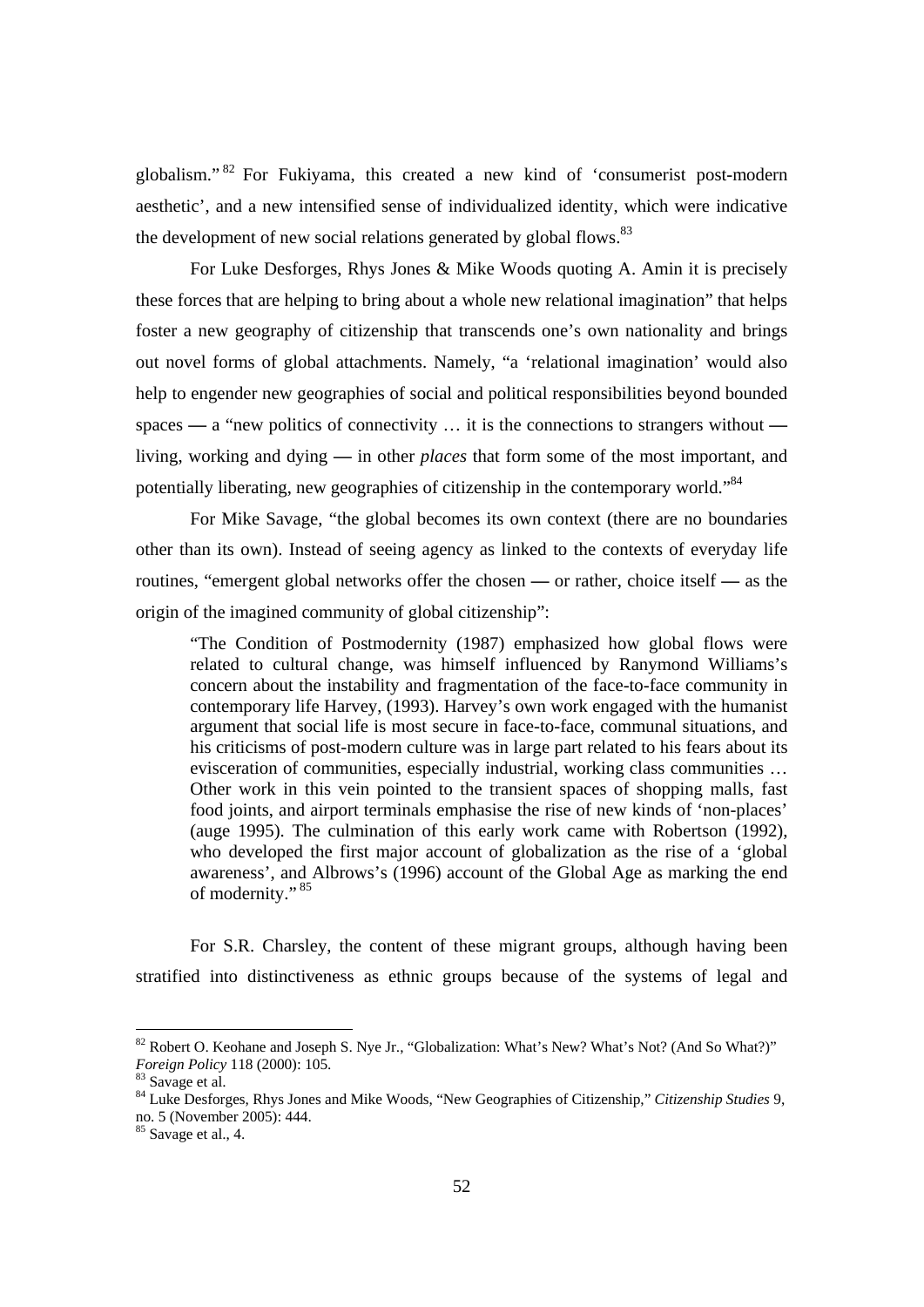economic systems of power embedded in the international migration system, are "not simply the prolongation of pre-migration customs and patterns, but are the result of an interaction between these and the values and requirements of the receiving society."<sup>86</sup> Within these frameworks, fostered by the affects of contemporary globalization, which have been shown to shape foreigners' political inclinations here in Taiwan. Thus, as Croucher points out, the concept of liberal pluralism "… which has been theorized largely within and within and with reference to the West and the United States, predicted that traditional, or parochial, attachments such as those rooted in kinship, clan, or ethnicity would dissipate in the face of modernization. Particularism would give way to universalism, ethnic groups and immigrants would assimilate, and the identities that remained would be functionally specific to the demands of a modern society and economy."87

"contemporary capitalist societies are increasingly characterized by the interaction between simple (e.g. theatre), mass (e.g. television) and diffused audiences (of everday life). Extant paradigms for conceptual demands of the understanding of these relations…There is thus no one space where we feel at home all the time … Discursive consciousness, and reflexivity in general, is amplified through the multiplication of fields."88

 One need look no further than the role being played by multinational corporations and NGO's that are striving to become significant forces in shaping public policy in all realms of life. And many of the non-state actors are trying to work together to bridge relationships that are mutually beneficial and sustainable with society and above all profitable. The relationships are at a nascent stage, but are being played out, such as the World Economic Forum at Davos Switzerland, where the likes of Bill Gates, Bill Clinton, Tony Blair have gathered to discuss about global strategies in our times of dynamic change. For instance, it's Global Governance Initiative "monitors the efforts of governments, the private sector, international organizations and civil society towards achieving the United Nations Millennium Development Goals. These objectives relate to poverty, conflict, health, education, the environment, human rights and hunger."

<sup>86</sup> S.R. Charsley, "The Formation of Ethnic Groups in Urban Ethicity" in *Questions of Consciousness*, ed. Abner Cohen (London: Association of Social Anthropologists of the Commonwealth 1974), 337-68.

 $87$  Croucher, 116.

<sup>88</sup> Savage, 10.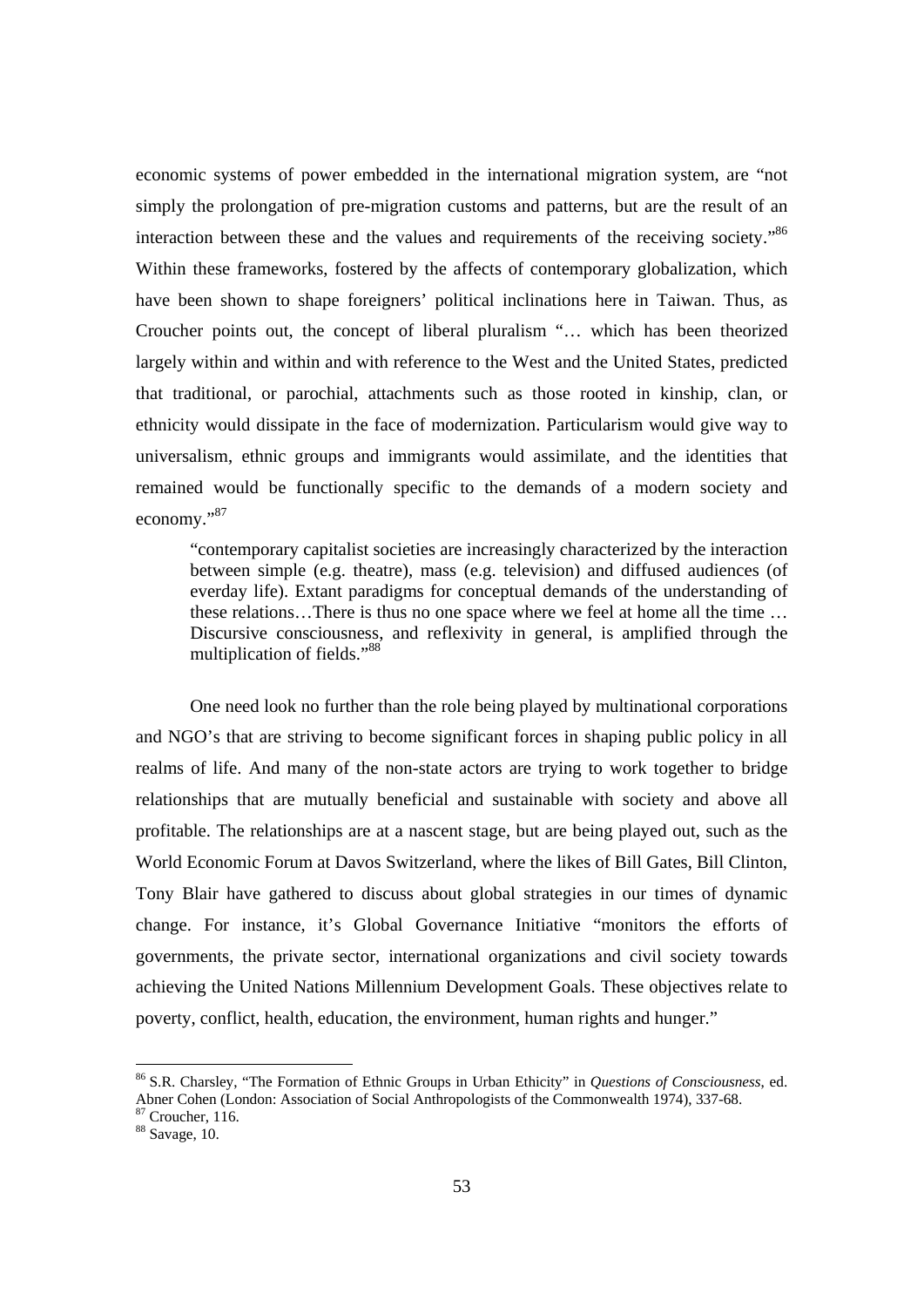The point I'm trying to make is that the global forces are fundamentally changing the character of the actors involved in transnational decision making. Already, states have become permeable to the influence of multinational companies and NGO's. The influence of foreigners, including their organizational capacity in light of new global linkages, is also starting to take hold. The evolution of globalization and national policies would form the basis for their political participation. While some may argue that we are far off away from any day that Taiwan's unique political situation becomes inclusive of foreigners' political inclinations, the pace of political change on the island is so dynamic that the influence of foreigner's political inclinations should not be neglected, in light of the need to find novel approaches to solve the current cross-Strait impasse.

## **4.3 Impact of Cosmpolitanism and the Flexible Eye on Taiwan**

In light of the previous discussion about identity formation in the context of globalization, our study probes the possibility that a major aspect of foreigners' political inclinations is that they their experiences may have bequeathed to them a 'flexible eye' in interpreting the cross-Strait situation. For Jennie Germann Molz "the 'flexible eye' describes a particularly cospolitan perspectives derived through mobility, detachment and multiplicity as opposed to rooted-ness or national affiliation … the 'flexible eye' serves as an apt metaphor for the spatial and civic affiliations enacted by round-the-world travelers."89

 For these people, according to U. Hannerz these people who begin to develop a cosmopolitan framework in formulating a worldview as a result of their world experiences the beholders demonstrates an 'orientation, a willingness to engage with the Other … There is the aspect of state of readiness, a personal aility to make one's way into other cultures, through listening, looking, intuiting and reflecting."90

This follows a Kantian vision. "Kant believed that the spread of commerce and the principles of republicanism could help foster cosmopolitan sentiments. As world citizens individuals would act to cancel the egoistic ambitions of individual states. Kant's

<sup>&</sup>lt;sup>89</sup> Jennie Germann Molz, "Getting a 'Flexible Eye': Round the World Travel and Scales of Cosmopolitan Citizenship," *Citizenship Studies* 9, No. 5 (2003): 517. 90Ibid., 519.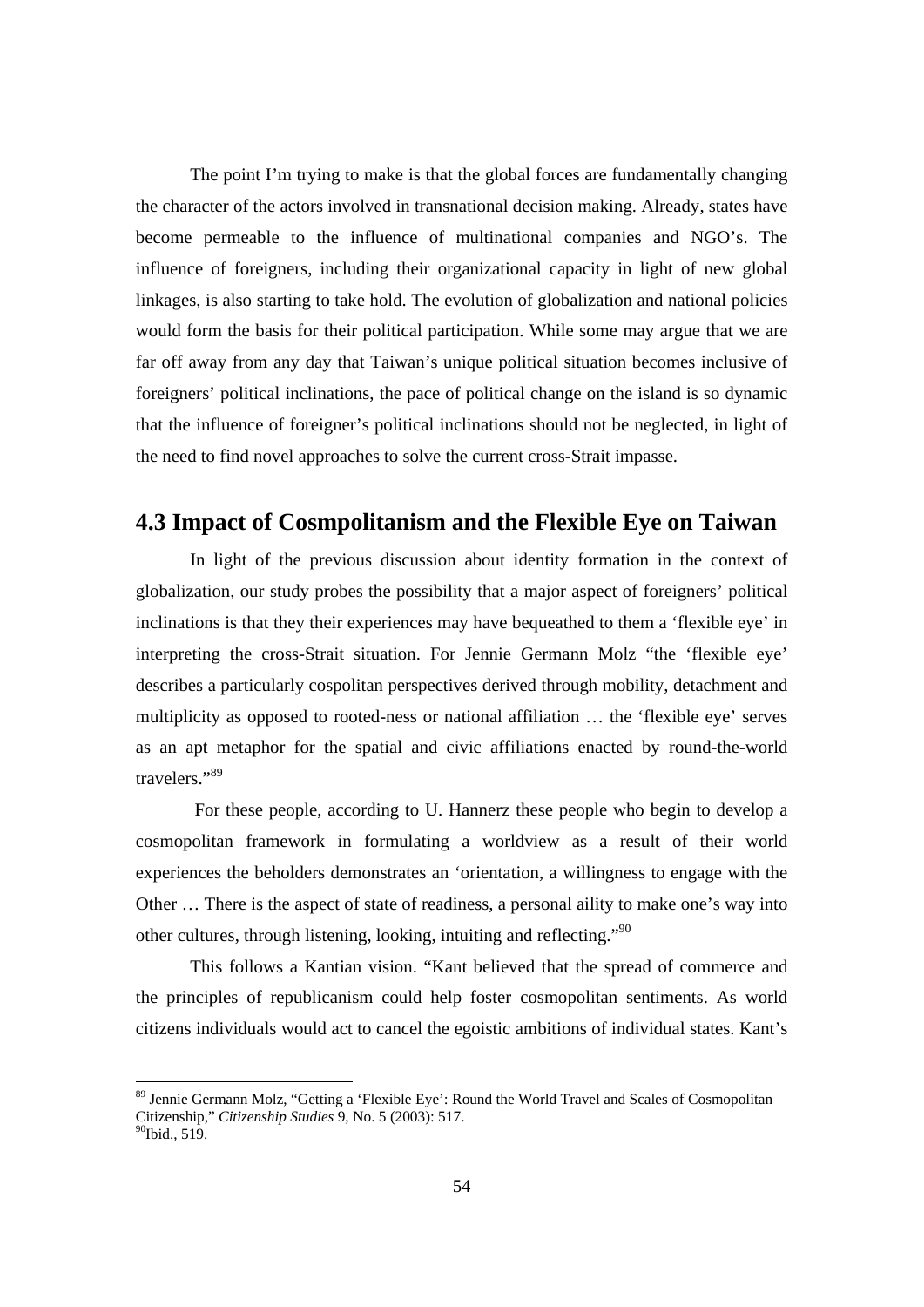vision of a peaceful cosmopolitan order based upon the obligation by states to settle their differences through the court of law has gained a new legitimacy in the post-Cold War era."91

Thus at its core, cosmopolitanism can be seen as a strident call for the democratization of power on a global level and seeks to promote a universal *human* security that puts the concerns of international relations within a broader context of intrastate relations, the individual and individuals in a group or community.<sup>92</sup> For Paul M. Evans cosmpolitanism's concerns for human security has gained currency because of "post-Cold War security environment; the increasing significance of intrastate as compared to interstate conflict; the emergence of a new form of diplomacy that connects states, international institutions, and civil society actors; and, more fundamentally, the deepening of globalization that brings with it new information networks and media capacity, which have exacerbated the problems faced by failed and failing states, and which have produced new forces for democratization."<sup>93</sup> The author contends there are three main approaches "those growing out of human rights and the rule of law traditions, those featuring safety of people, and those focusing on sustainable human development."94

Hence the mobility of foreigners, may in Stevenson's view, may promote an inclinations among foreigners that are "able to offer substantial ethical arguments that move discussion beyond narrower concerns of … neoliberalism and the certitudes of dogmatists … Cosmopolitanism then resembles an interconnected mosaic of arguments and discourses rather than predetermined blueprints." In this light, Stevenson argues that modern discourse had been shaped by the unfolding of the Cold War in a way that "issues such ecological awareness, the impact of global poverty, feminism and the participation racial and ethnic minorities cannot readily be integrated into a concern for territorial states."95

 $91$  Stevenson, 251.

<sup>92</sup> Paul M. Evans, "Human Security and East Asia: In the Beginning," *Journal of East Asian Studies* 4  $(2004): 265.$ 

 $3$  Ibid.

 $94$  Ibid., 266.

 $95$  Stevenson, 251-253.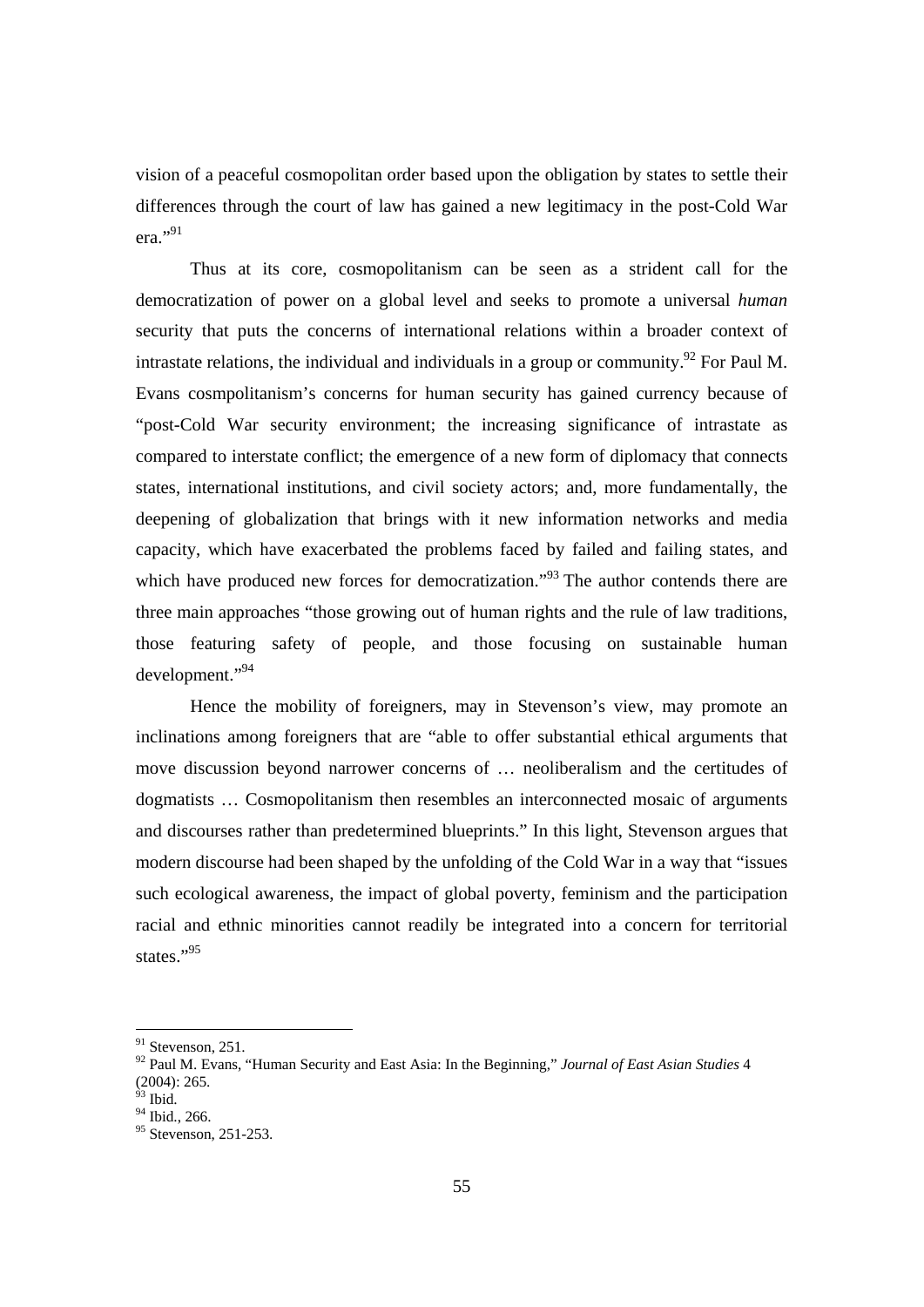In addition to analyzing how self-identifications are reconstructed in the face of globalization and to pinpoint the precise mechanisms involved in this process, the paper will also use in its assessment of foreigners' political inclinations literature that illuminate some of the ideologies that are inhered from the foreigners' homeland's history and institutions. Namely, we would also like to briefly assess the source of these values rather than merely accepting them *ipso facto.* By understanding the source and lineage of these ideas, a better understanding of how their political inclinations have changed since moving to Taiwan could be understood. In assessing these facets of foreigners' ideology, the work of Seymour Martin Lipsett will be drawn upon to analyze the ideological and cultural differences between American and Canadians. The author notes, for instance, that the two countries differ in their basic organizing principles:

Canada has been and is a more class-aware, elitist, law-abiding, statist, collectiveity-oriented and particularistic (group-oriented) society than the United States. These fundamental distinctions stem in large part from the American Revolution and the diverse social and environmental ecologies flowing from the division of British North America. The social effects of this separation were then reinforced by variations in literature, religious traditions, political and legal institutions and socioeconomic structures.<sup>96</sup>

If in effect the cultural differences between these peoples' cultures can be traced to these distinctions, then if differences between Americans and Canadians, for example, might be traced to these factors. Specifically, the author notes that differences among the two nationalies can be seen, such as:

In Canada similar federal arrangements, but without the concomitant unifying myths of origin and foundation have ensured that within an overarching national legal and political framework, the ethnic communities enjoy wide powers in the economic, political and cultural spheres. Recently, after Quebecs silent revolution, there has been a growing commitment to multiculturalism and the ideal of a plural, polyethnic nation, so much so that, together with the effects of Quebecois secessionist tendencies, the very fabric of any historic identity sustaining the Canadian federation, has many would claim, been jeopardized.<sup>97</sup>

Although Lipset's work covers only the cultural differences between Americans and Canadians, one might be able to extend his logic even further by analyzing whether those distinctions he cites to other nationalities. For instance, works that analyze these inclinations on specific national and cultural works include Michael Leifer's chapter, "The Changing Temper of Indonesian Nationalism" and "James Putzel's article "Social

<sup>&</sup>lt;sup>96</sup> Seymour Martin Lipset, *Continental Divide* (London: Routledge, 1991), 8. 97 Smith, 109.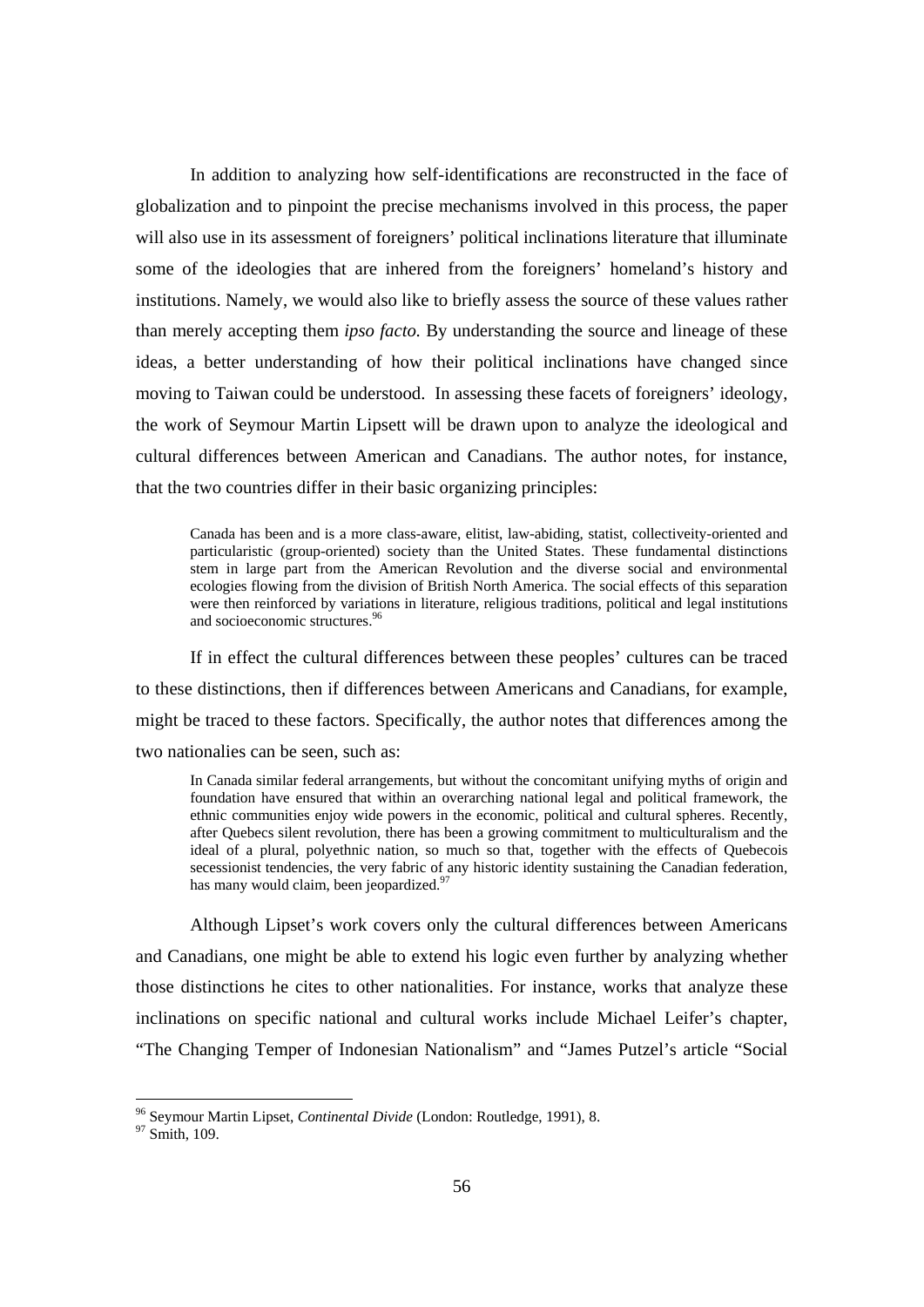Capital and the Imagined Community: Democracy and Nationalism in the Philippines",<sup>98</sup> both contained in *Asian Nationalism* as well as Robyn M. Rodriguez's article "Migrant Heroes: Nationalism, Citizenship and the Politics of Filipino Migrant Labor".

Indeed, the experience of Taiwan, as noted by A-chin Hsiao earlier, is unique though precisely because in words Taiwanese political nationalism never sprung from 'diverse social and environmental ecologies' as it did in other place. Here the author explores the contention fully:

"Unlike the nationalism of the Jews within the Russian Empire, the Slovaks within the Habsburg Empire, the Greeks within Ottoman Empire, and the Irish within the British Empire, the cultural work of Taiwanese dissident humanist intellectuals does not play the role of midwife to political nationalism. In a time when the nation-state became the dominant political framework of government, and the nation became the prevailing form of collective identity justifying action to gain or exercise power, the cultural elites of ethnic minorities within the old empires forged a sense of national identity by crating collective symbols, recovering and rewriting history, and reviving language and folklore, that is, by fostering a historical sense of national distinctiveness. The cultural elite's articulation of a sense of national identity laid the foundations for national political mobilization."99

 What we are proposing with the above examples, and with the analysis earlier about the 'narrative of unfolding' is that a multitude of resources can be drawn upon in identity construction, but the available fields of for the re-interpretation of identities depends highly on personal circumstances, as well as global circumstances that are beyond control of the individual unless they choose to migrate. Because of these unique experiences, both at the personal level, at the level of civil society and within the framework of the negotiation between globalizing forces and the state, and due to the fact that they have not opted to leave, leaves a diversity of viewpoints regarding the cross-Strait are likely to rise because of these competing fields, and yet they represent a very specialized view because they are not just any foreigners but foreigners in Taiwan. But as contended earlier, in this day of globalization, real changes are happening as a result of globalization, and foreigners can be seen as the products of it. Namely, notes T.G. McGee and Gisele Yasman,

"at a global level, the processes of labour formation in urban areas have been influenced by processes of economic restructuring, international investment, the collapse of socialist societies,

<sup>&</sup>lt;sup>98</sup> Michael Leifer (ed.), *Asian Nationalism* (New York: Routledge, 2000).<br><sup>99</sup> Hsiau, 180.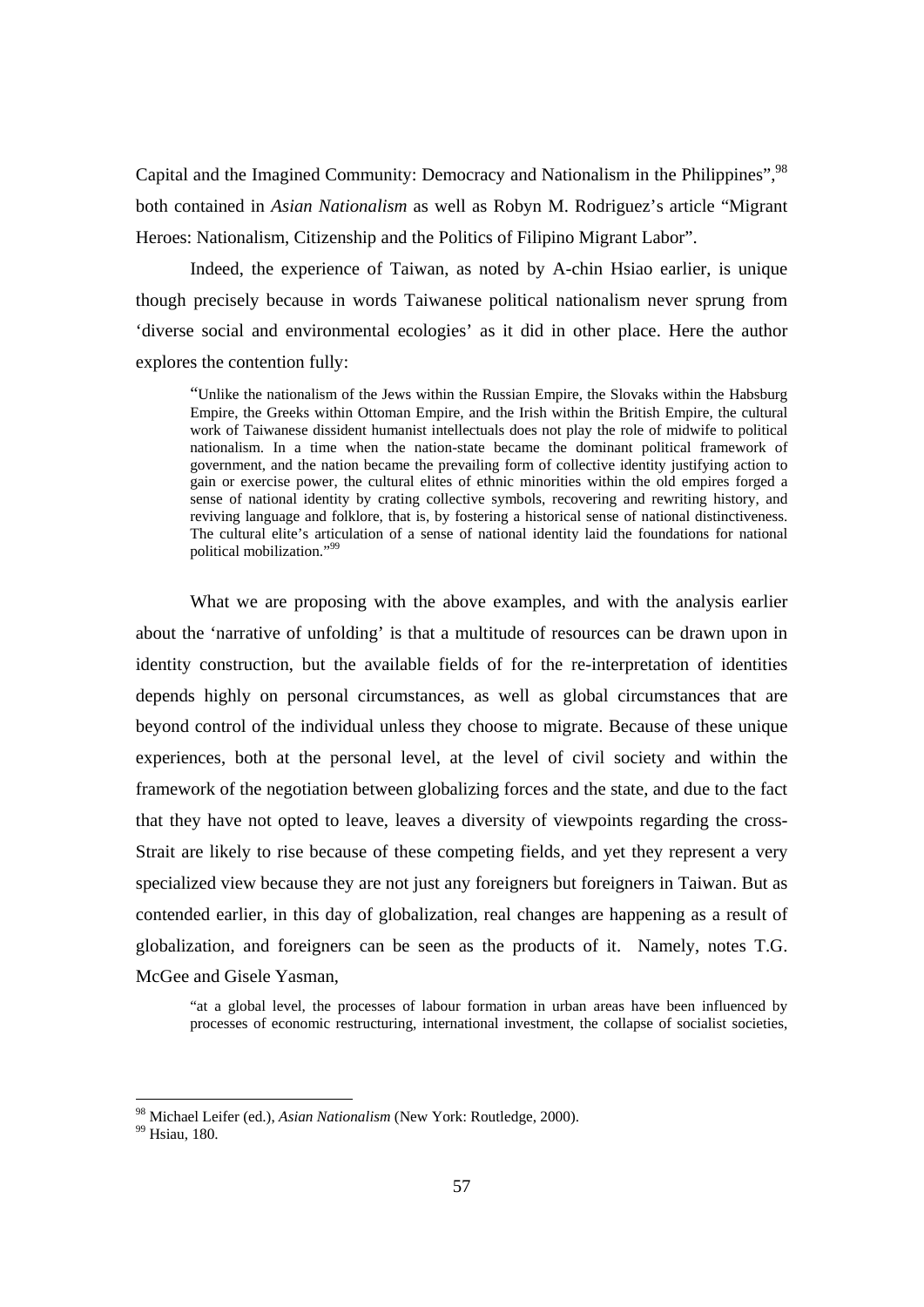and technological advances in transporation and communication which have differential impacts on various componenets of the urban system of developing countries."100

Yet one should not over-emphasize the influence of global forces on our identities, and think that global concerns will become the most preimenent field either, as in perhaps, the solidification of a global citizenry, a global government or a global civil society; indeed, based on present circumstances and the fundamentality of the nation, we may be far from it, as observed by Max Weber:

"There might exist global civil society in its relative infancy. And there might be a global market. There may even be some measures of global governance. But there is no institution that approacheas the role of the Weberian state at the global level. There is no global soverign who exercises a 'monopoloy o of the legitimate use of physical force."<sup>101</sup>

Yet one cannot simply deny the fact that globalization as it relates to identity and its expression on political life is slowly emerging onto the fore, arguably with increasing momentum propelled by the very forces of globalization. Yet it would also be inaccurate to consider foreigners in Taiwan having significant political clout on the resolution of the cross-Strait conflict over locals **—** the implication of non-citizenship is of course many and varied.

But what I'm trying to suggest is that their experiences create discernable distinction on the cross-Strait issue, and the difference are quite unlike that of locals. In regards to globalization and their will or ability to translate into political change, however, the matter is still up for debate. Raffaele Marchetti illuminates some of the challenges that would continue to predominate at the global level:

"These intense processes of global transformation functionall y require increased transnational cooperation, and yet pose a continuous challenge to the effectiveness and legitimacy of traditional political life. Participation remains a key element for reforming such an outdated political structure, thus enabling the proper tackling of global issues. The lack, at every level of activity, of legitimate political structures within which political agents – first and foremost individuals – can effectively influence social outcomes through expressing their free consent and exercising their capacity of autonomy, highlights the need for an adequate expansion of the democratic political system at the global level. A fundamental principle of justice thus demands the strengthening the transnational

<sup>&</sup>lt;sup>100</sup> T.G. McGee and Gisele Yasman, "Work, Space, and Place in the Cities of the East Asian Pacific Rim" in *Culture and the City in East Asia*, ed*.* Won Bae Kim, Mike Douglass and Sang Chuel Choe (Oxford: Oxford Unviersity Press, 1997), 71.

<sup>&</sup>lt;sup>101</sup> Max Weber, "Essays in Sociology," in Bowden, 57.